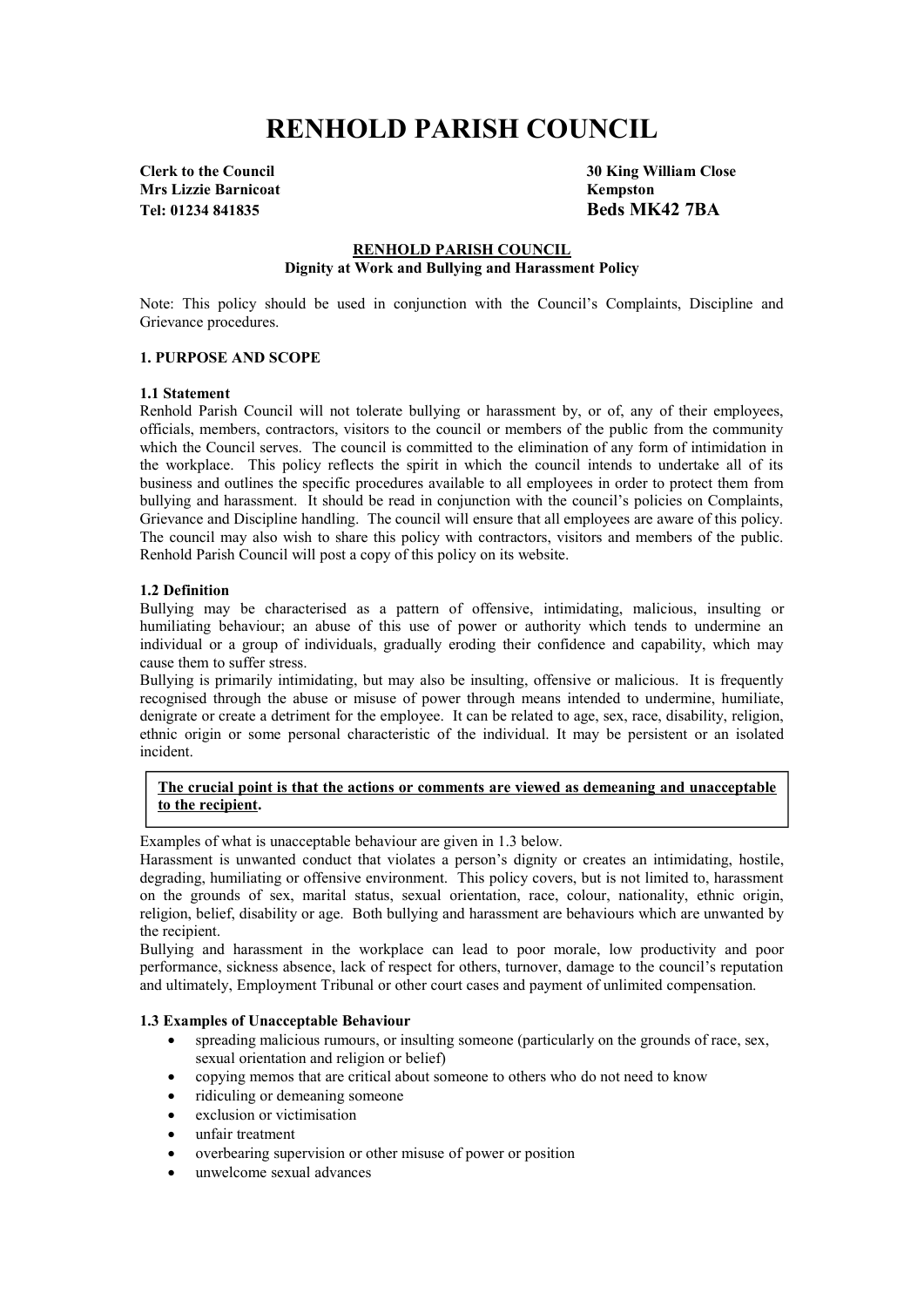- making threats or comments about job security without foundation
- deliberately undermining a competent worker by overloading and constant criticism
- preventing individual progressing by intentionally blocking training opportunities

(this list is not exhaustive)

Bullying and harassment may occur face-to-face, in meetings, through written communication, including e-mail, by telephone or through automatic supervision methods. It may occur on or off work premises, during work hours or non-work time.

# **1.4 Penalties**

Bullying and harassment are considered examples of serious misconduct which will be dealt with through the Disciplinary Procedure at gross misconduct level and may result in summary dismissal from the council for employees or through referral to the Standards Board of England, as a contravention of the Member's Code of Conduct which may result in penalties against the member concerned. In extreme cases harassment can constitute a criminal offence and the council should take appropriate legal advice, sometimes available from the council's insurer, if such a matter arises.

#### **1.5 Legal Position**

Councils have duty of care towards all their workers and liability under common law arising out of the Employment Rights Act 1996 and the Health and Safety at Work Act 1974. Under the following laws bullying or harassment may be considered unlawful discrimination; Sex Discrimination Act 1975, Race Relations Act 1976, Disability Discrimination Act 1995, Employment Equality (Sexual Orientation) Regulations 2003, Employment Equality (Religion or Belief) Regulations 2003, Employment Equality (Sex Discrimination) 2005, Employment Equality (Age) Regulations 2006. In addition, the Criminal Justice and Public Order Act 1994 and Protection from Harassment Act 1997 created a criminal offence of harassment with a fine and/or prison sentence as a penalty and a right to damages for the victim. In addition, a harasser may be personally liable to pay damages if a victim complains to an Employment Tribunal for sexual, racial, disability or age discrimination.

## **2. PROCESS FOR DEALING WITH COMPLAINTS OF BULLYING AND HARASSMENT**

#### **2.1 Informal Approach**

Anyone; employee, contractor, Councillor or visitor, who feels they are being bullied or harassed should try to resolve the problem informally, in the first instance. It may be sufficient to explain to the person(s) involved in the unwanted behaviour that their conduct is unacceptable, offensive or causing discomfort.

# **2.2 Formal Approach**

#### **2.2.1 Employees**

Where the employee feels unable to resolve the matter informally any complaint about harassment or bullying can be raised confidentially and informally, initially with either the Chair of the Council or a relevant Working Party. It may be appropriate for the complaint to be put in writing after the initial discussion with the Councillor, as this will enable the formal Grievance Procedure to be invoked.

# **2.2.2 Grievance – Employees only**

Refer to the council's grievance procedure.

#### **2.3 Others**

Any other party to the council including Councillors, officers of other authorities or organisations and members of the public, other than an employee, who feels they are being bullied or harassed should raise their complaint with either the Clerk, the Chair of the Council or the appropriate Working Group. Where possible every effort should be made to deal with the matter locally, but if not, the matter should be referred to the Code of Practice for Handling Complaints.

#### **2.4 Disciplinary Action**

Following a grievance hearing or investigation into allegations of bullying or harassment a full report will be made to all parties and this may result in disciplinary action being taken against the perpetrator of the alleged action/behaviour.

For an **Employee** found to have been bullying/harassing others this will follow the council's Disciplinary procedure and would normally be treated as gross misconduct.